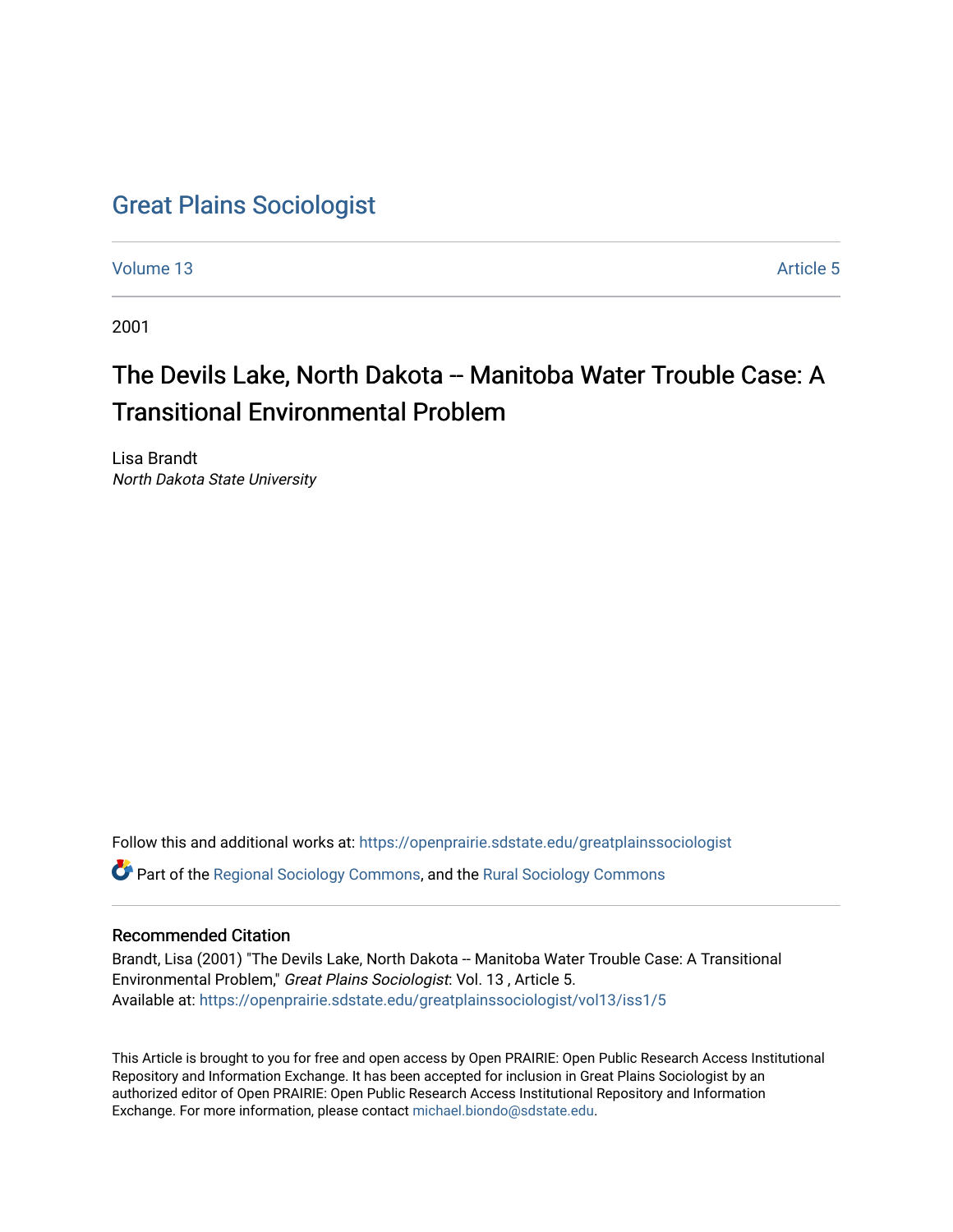## The Devils Lake, North Dakota—Manitoba Water Trouble Case: A Transnational Environmental Problem

## Lisa Brandt

North Dakota State University

#### Abstract

The Devils Lake—Manitoba water trouble case clearly shows the characteristics of a transnational environmental problem. This class of problem is difficult to negotiate because little innovative organizational structure has been created to manage contemporary multi-definitional problems. Furthermore, two major social forces, global interdependence and ethnolocal independence, act as mechanisms within an ecosystem management context to complicate attempts by parties to influence each others' behavior. Unilateral action rules the day but is under increasing pressure by social and cultural forces to give way to negotiated changes in transboundary cost-sharing and resource control situations.

## Introduction: Transnational Environmental Problems

At the scale of nation-state society, three general classes of problems categorize environmental trouble cases in the world today: 1) societal, 2) international, and 3) transnational. The first, societal, are environmental problems and management scenarios that originate and remain located within the boundaries of a nation (e.g.,a focus on the Mississippi river). The second class of problems, international, have core definitions that authenticate the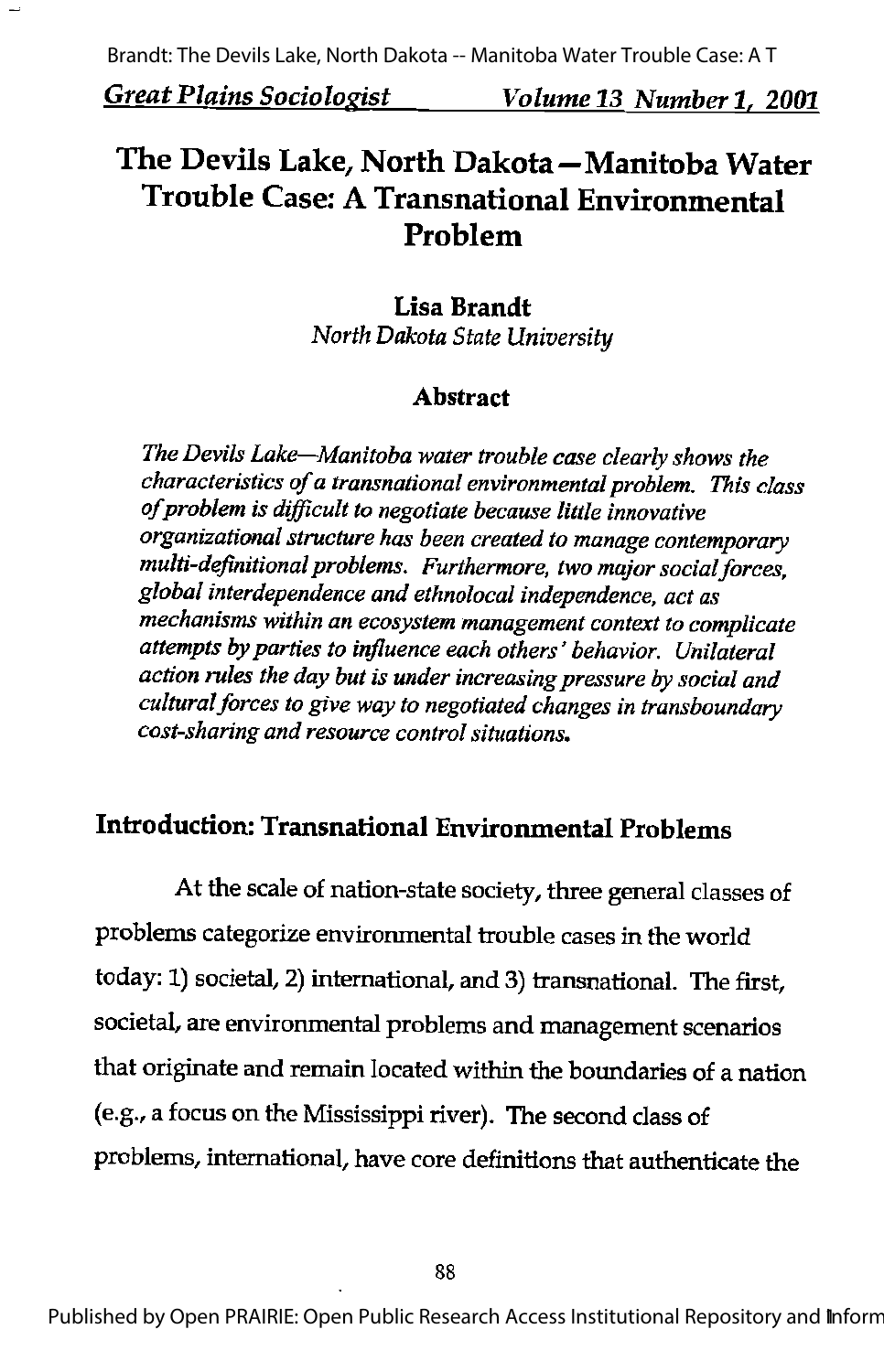environmental system or resource problem as possessing a legitimate property relationship with two or more nation-states (e.g.. Lake Superior, Rio Grande River). The third class of problems—and die focus of this article—is the transnational problem.

Transnational problems are trouble cases in which the original problem was defined as societal, but, through outsiderinitiated contest and conflict, the problem has been redefined by others as crossing international borders in one way or another. Construction of an alternative problem definition by others most commonly occurs in direct response to solutions to the original problem as proposed by the original societal group (itself a turbulent matrix of different stakeholders representing much of the diversity of local culture). Hence, this third general class of environmental trouble cases, the transnational, also belongs to a class of events known as "the problems that solutions cause."

A processual understanding of a transnational trouble case involves delineating processes and structures by which the trouble case changes from the societal to transnational problem class. Once elucidated, discussion focuses on how the two major social forces of global interdependence and ethnolocal independence are used to accomplish this change in problem definition, and how this affects the organization of cooperative arrangements between two separate societies to manage environments and resources.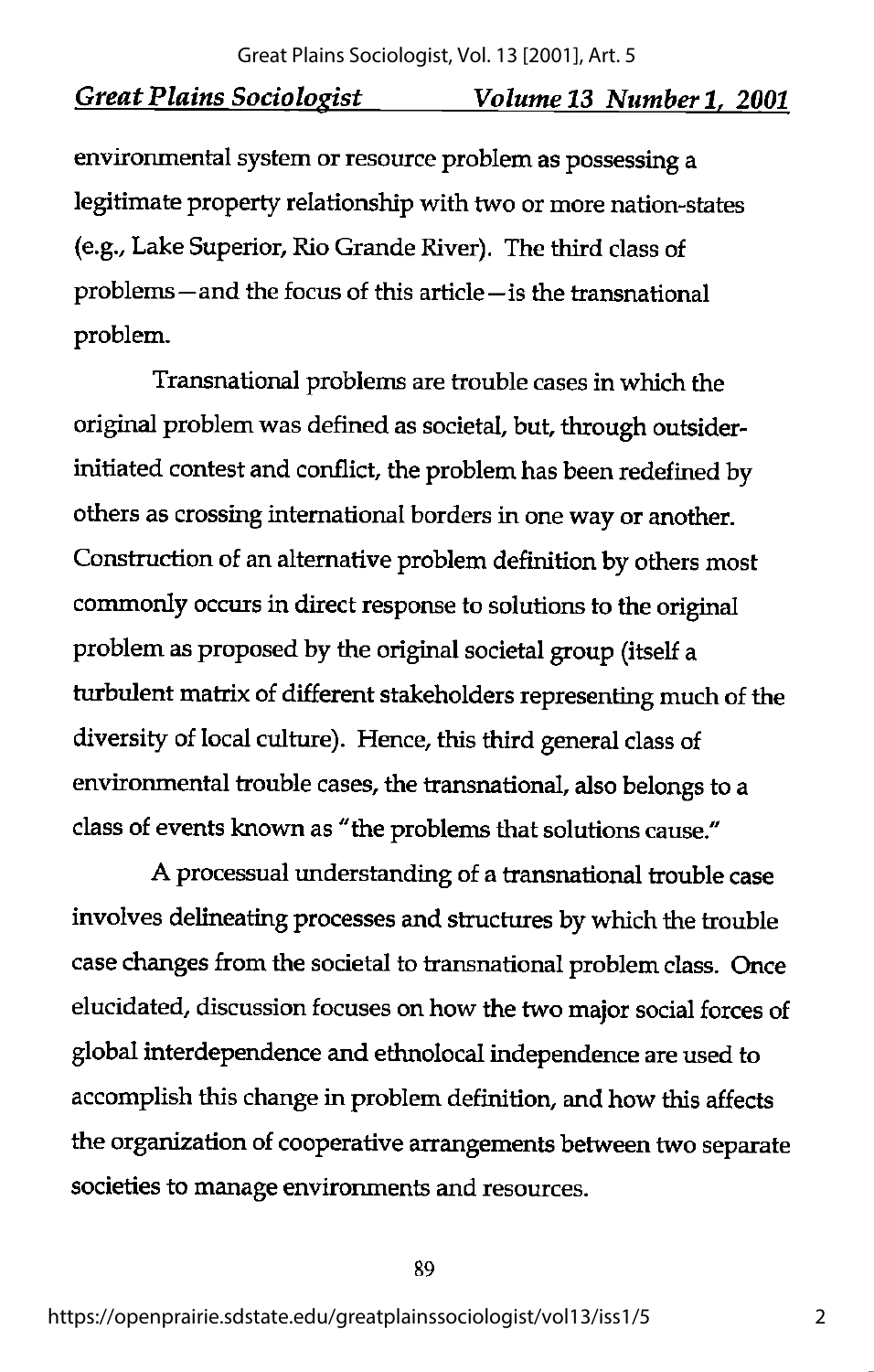## A Brief Sketch of the Devils Lake, North Dakota Transnational Trouble Case

Devils Lake, North Dakota, is a large, shallow, primarily recreational lake. Devils Lake water levels are cyclic. When there is continuous drought, the lake can disappear. When there is continuous excessive water, the lake rises and spreads for miles. At the end of the 1980s, the lake was in drought stage. By the end of the 1990s, the lake had been in a long wet cycle that more than doubled the surface area of the lake, severely affecting the people, animals, and lands of the region. Dramatic changes have occurred for local people. Homes are submerged, town sites are abandoned, environmental contamination increases, and many homes and towns depend for safety on dikes built up around and across the lake. Many of these dikes are roads.

Devils Lake is a dirty lake. Long used for recreation as well as the local watershed for surrounding agricultural lands, the lake has varying levels of pollutants and trash in it. To deal with the flood problems, a solution was negotiated among the competing interests of local peoples and jurisdictions, local, state, and national agencies, and environmental NGOs. Negotiation of the solution took years. In1999, this group (the problem's official stakeholders) produced a plan of resolution. They would build an outlet for the flood. Waters from the least polluted part of the lake would be sent to Stump Lake. Stump Lake, in turn, empties into the Sheyenne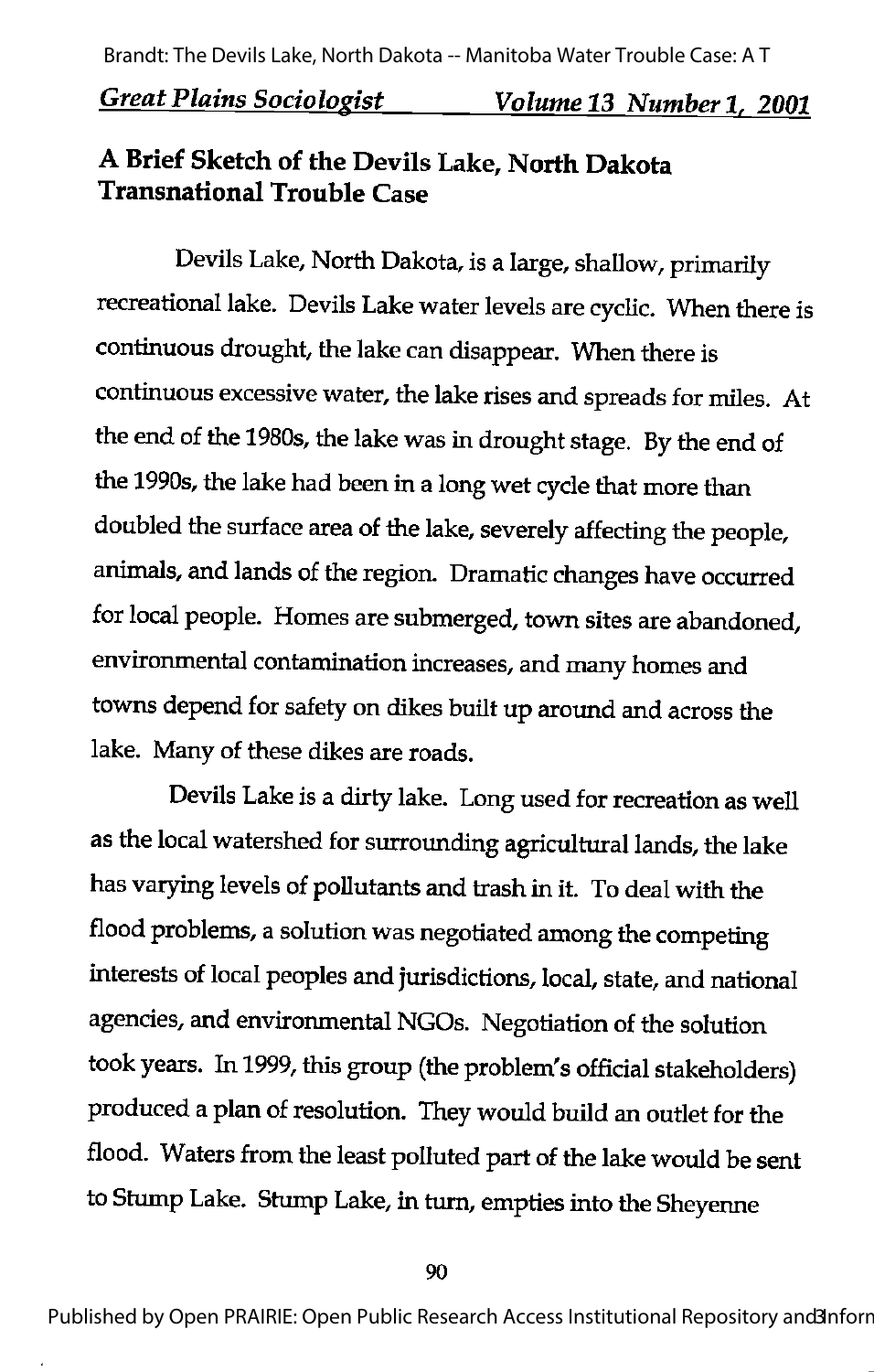River. The Sheyenne River is a tributary of the Red River of the North. The Red River is a boundary river between North Dakota and Minnesota. It travels north through the city of Winnipeg in Manitoba, and, continuing north, it eventually empties into Lake Winnipeg in the Hudson Bay watershed.

The Devils Lake stakeholders began (and continue) to implement the necessary steps of the solution. Both Minnesota and Manitoba have taken exception to the solution plan. In this article, I delineate the North Dakota—Manitoba connection.

In North Dakota, the Devils Lake problem is defined principally as that of water level. But Manitoba defines the problem as that of water quality, and hence, argues that Manitoba, retroactively, is a legitimate stakeholder in the Devils Lake problem and should have legitimate authority to negotiate a solution to the problem. The movement from societal problem (Devils Lake) to transnational (ND-Manitoba) problem results from a management solution that is reinterpreted by others based on different ecosystem parameters.

North Dakota has officially acknowledged Manitoba's concern about water quality in the solution for the water level problems, but defends its solution by stating that it has dealt with the potential water quality issue. Manitoba contests these arguments and solutions, and has taken the debate to the level of treaty authority based on precedents set by Great Lakes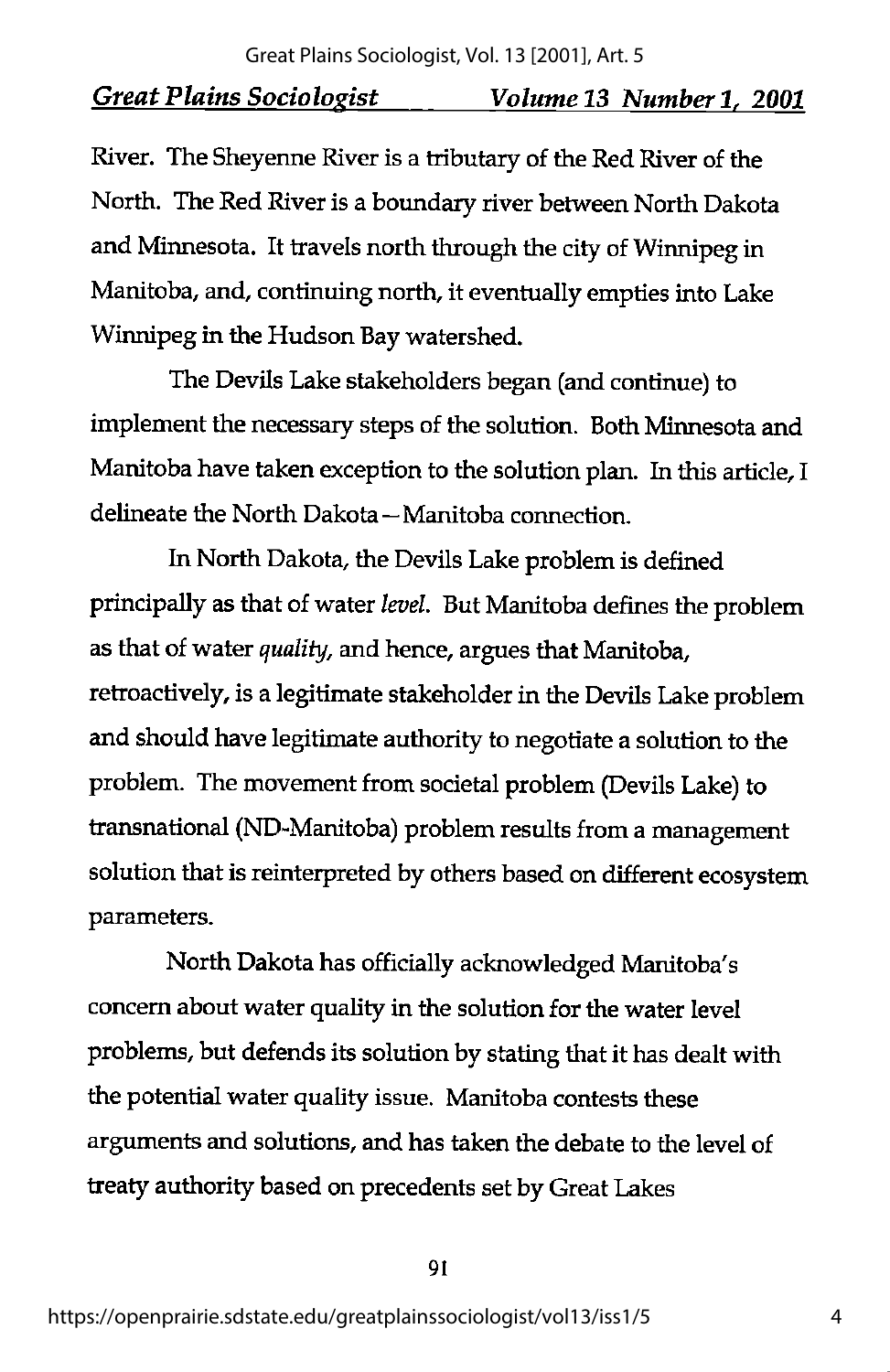management and the Canada-USA International Joint Commission.

Currently, the principal Ministry dealing with the Devils Lake

trouble case, Manitoba Conservation (2001), states the problem as:

Devils Lake, a closed sub-basin nominally within the Hudson Bay drainage basin, has not naturally overflowed to the Sheyenne River for over 1800 years... A number of approaches to deal with the flood situation have been implemented...  $[But$  outcomes have] not been significant. As part of the solution to deal with the flooding, consideration is being given to several outlet proposals. An outlet which would divert water from Devils Lake to the Sheyenne River flows into the Red River. Manitoba and Canada have expressed their opposition to an outlet as it could lead to irreversible environmental impacts to Manitoba's ecosystem."

Both Manitoba and North Dakota are taking an ecosystem approach, yet the approaches do not easily mesh across borders and boundaries. There are questions and concerns about costs of resource management, control of resource data, and legitimacy of resource studies. There is no standing organizational structure that allows for a multi-definitional form of the problem to be interwoven into a major study and plan for action. Unlike the Great Lakes, the Red River is not a boundary water in the sense of a long expanse of boundary line; it runs south to north. Hence, the management models for the Great Lakes, created for an international class problem, do not fit well the transnational class problem that the ND-Manitoba debate effects.

In brief, the transnational aspects of this trouble case can be summarized as expanding from a water level definition problem to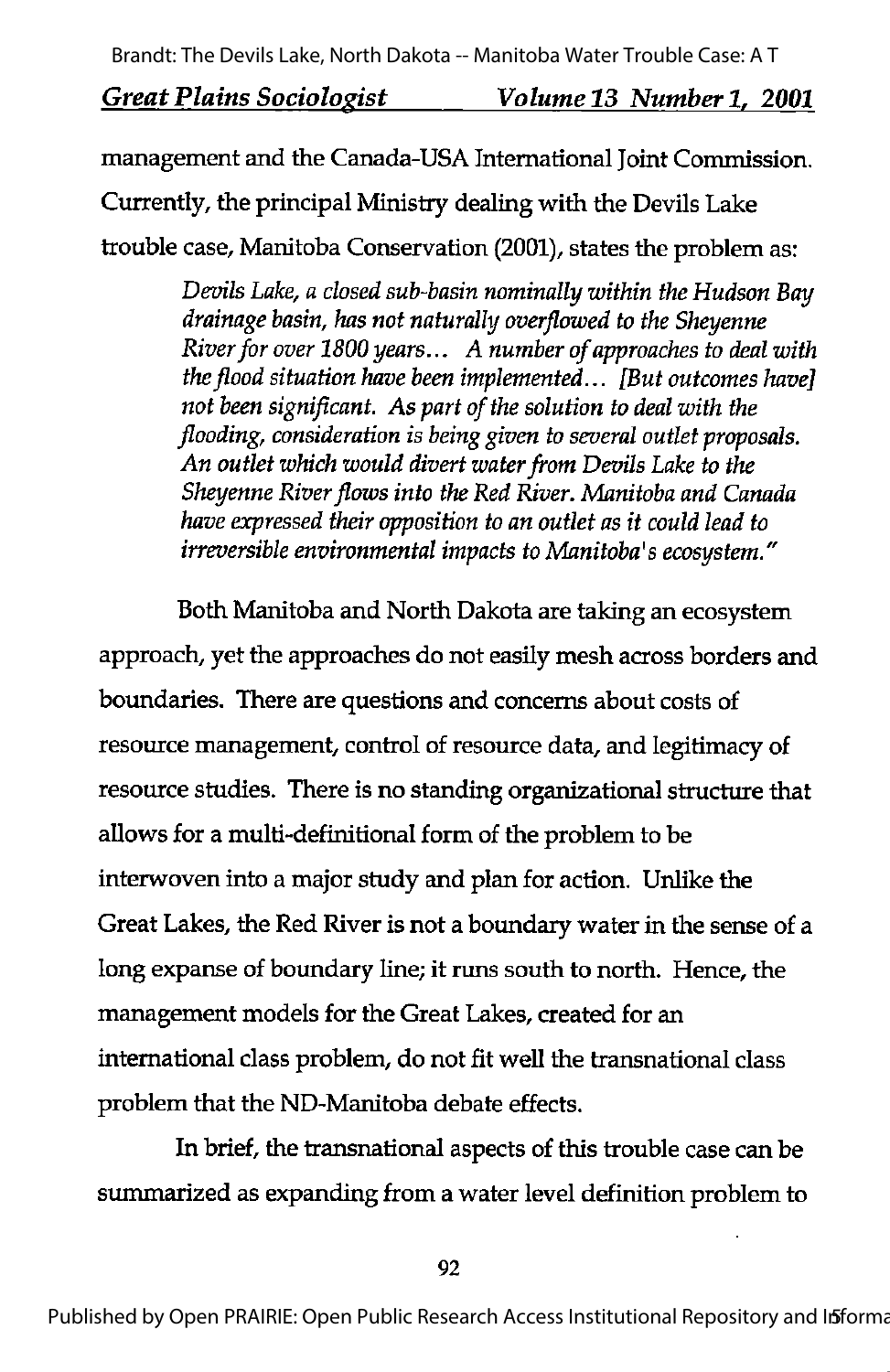a water quality definitional problem. Thisoccurs through a contest of social forces that pits the ethnolocal (Devils Lake level) with the interdependent (the Red River ecosystem). Dilemma resolves into isolated positions and an inability to affect each other's actions. The change from level focus to quality focus occasions the change from societal to transnational problem. The societal problem does not disappear, however, because North Dakotans refuse to redefine the problem in transnational terms.

## Discussion

To further knowledge about the processes and pressures involved in transnational environmental trouble cases as a class of problems, the important question is not whether North Dakotans practice ecosystem management fully and completely. Rather, we need to ask under what conditions is the ecosystem management approach developing.

## Ecosystem Management

Manitoba contests the North Dakota solution at the ecosystem level. Ecosystems canbe defined in manydifferent ways. In the case of the Devils Lake controversy, who defines the ecosystem and how is it defined? North Dakotans define the problem in societal terms, involving levels of local, tribal, state, and national jurisdictions and authority. Manitobans define the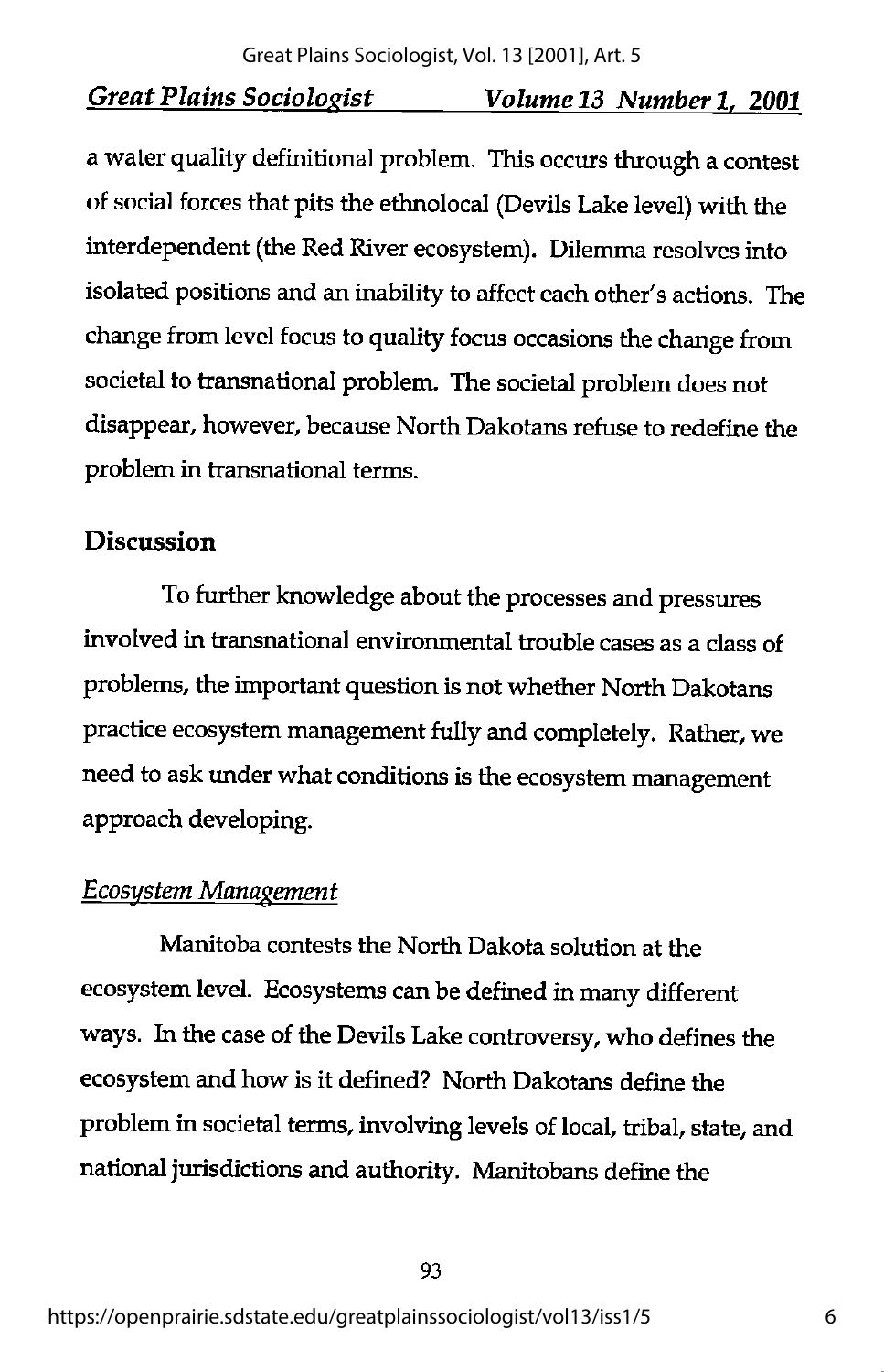problem as transboundary in nature because the North Dakota societal solution will affect Manitoban waters within the Red River ecosystem. Political power is intrinsic to the struggle for defining ecosystems in terms of measurement unit (e.g., local lake or river or watershed, political and jurisdictional boundaries) and perforce there are political power struggles over who controls what is measured.

The North Dakotans say that Manitoba's concerns have been handled, and Manitoba says that it is being ignored. The result is a stalemate in power relations, and unilateral action rules the day. This is typical status quo environmental management action since the 1960s. Presently, North Dakota continues with its planned solution stages, and Manitoba continues its contest of those plans and associated activities. Is there no common ground? The ecosystem management approach implies that there is common ground, and that environmental dilemmas can be negotiated and problems resolved.

Since the late 1980s in the United States (and the early-tomid 1980s in Canada), ecosystem management has developed into the prevailing design approach for managing natural resources (Taylor, Brandt, and Blinn 1995). This approach is a crossdisciplinary effort at holistic environmental management. A holistic approach includes humans as part of the ecosystem. Hence, a holistic approach means an increase in complexity of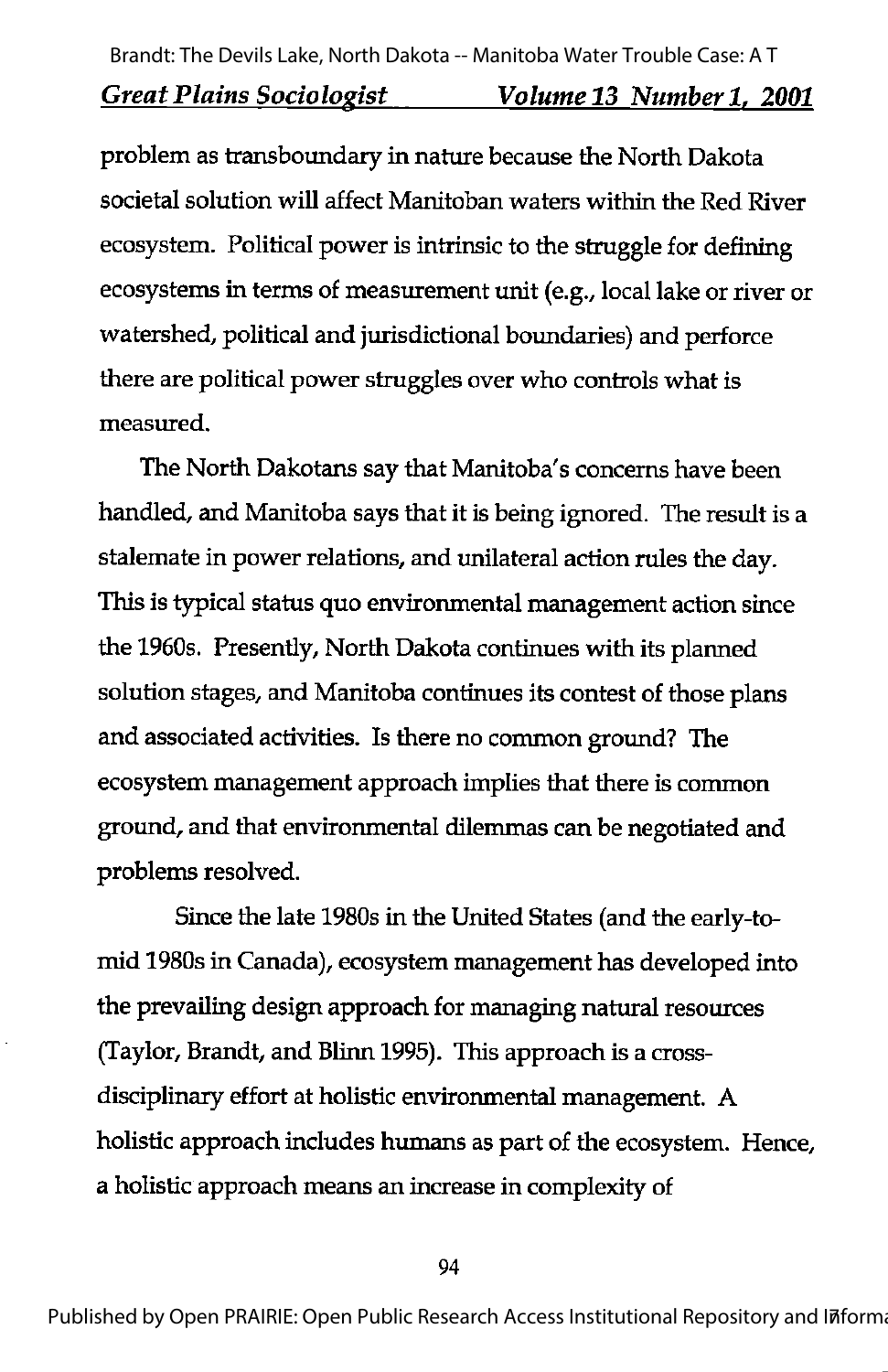management behavior. The demands placed upon ecosystem management go far beyond environmental, economic, or utilitarian problems. When people participate in public discourse about the environment, they routinely add new stakes and new imcertainties to the matrix of decision-making (Gerlach, Brandt, and Morgan 1991, Brandt 1999). This expansion of issues ultimately converts most ecosystem-based management efforts into ones that deal with sociocultural tasks, that is, into major projects of sociocultural system change (Gerlach 1992).

Gerlach has provided a way for us to think about this. He has assembled together the litany of tenets ("challenges" or "tasks") that appear over and over, with minor variation, in western public discourses on human-environment relations. He depicts the contents and contexts of these tenets as an immediate (compelling, albeit often contested) and axiomatic set of contemporarily shared criteria for behavior organized to control human-environment relations. Specifically, people argue that ecosystem management should (Gerlach and Bengston 1994):

- 1. coordinate across jurisdictions, cultures, and other borders/boundaries.
- 2. coordinate across long time horizons.
- 3. coordinate holistically, across solutions.
- 4. make decisions with assessment information often ambiguous or uncertain.
- 5. overcome any tragedy of the commons.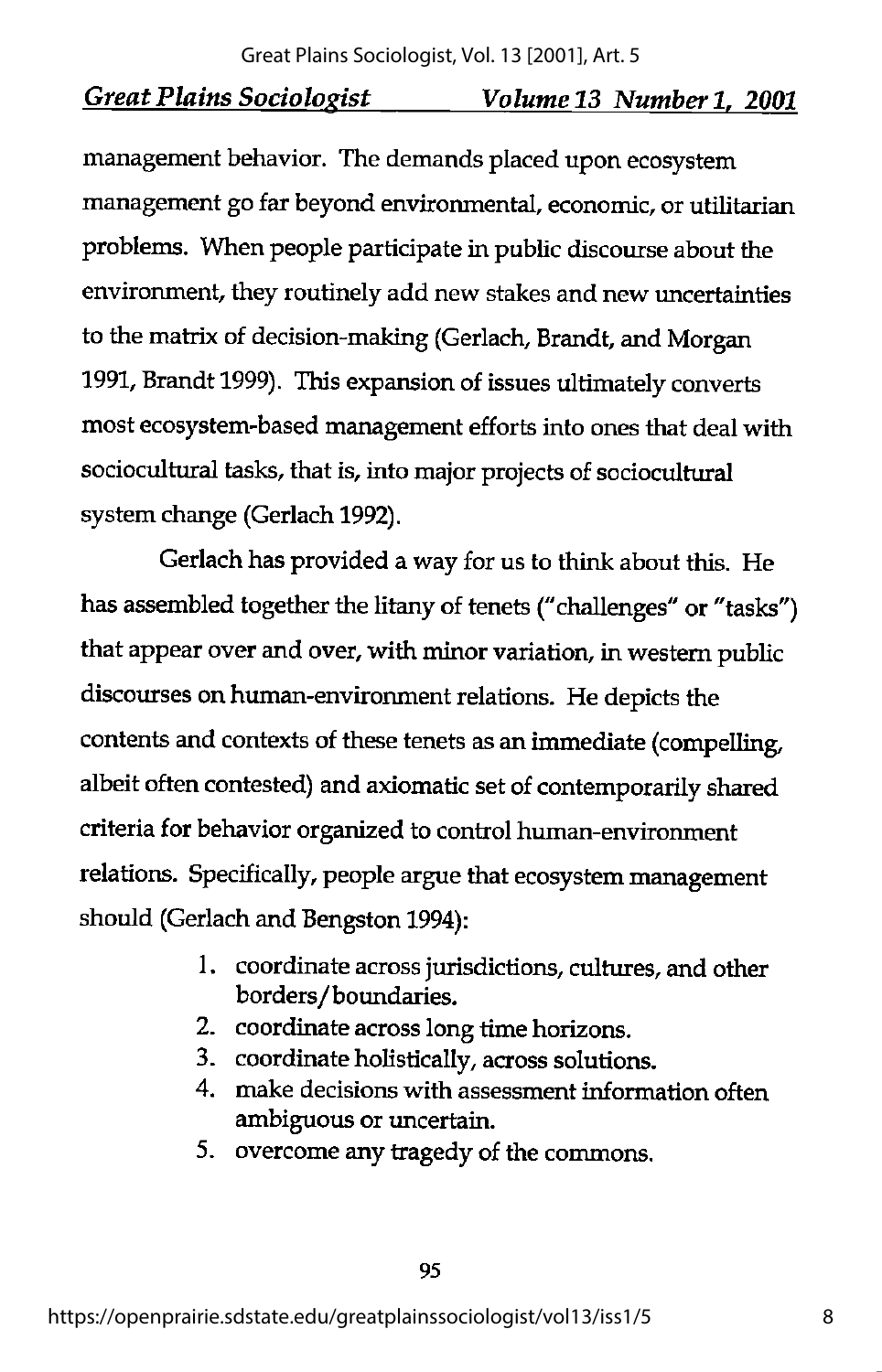- 6. make changes in resource rights and duties, hence, in social relationships.
- 7. be equitable and fair in making these changes.
- 8. promote and protect cultural diversity.
- 9. develop sustainably.
- 10. institutionalize ecological and economic interdependence democratically.
- 11. resolve the conflicts associated with accomplishing these tasks.

All these tasks are difficult and none occur singly in any resource or environmental management problem scenario. For delineation of processes in the ND-Manitoba transnational trouble case, the crossing of borders/boundaries (task 1), the costs of management (task 7), the organization of stakeholder power (task 10), and the handling of resulting problems (task 11) become the primary elements of the trouble case at its transnational classification level. To do all these tasks is to negotiate transnational management dilemmas.

## A solution to one problem leads to another problem

Problems that solutions cause are difficult to forecast because they originate outside the bounds of the primary problem's definition. They are difficult to resolve because they were not included as elements in the primary problem's definition and risk analysis. According to current management imperatives, the environmental problems that solutions have caused or might cause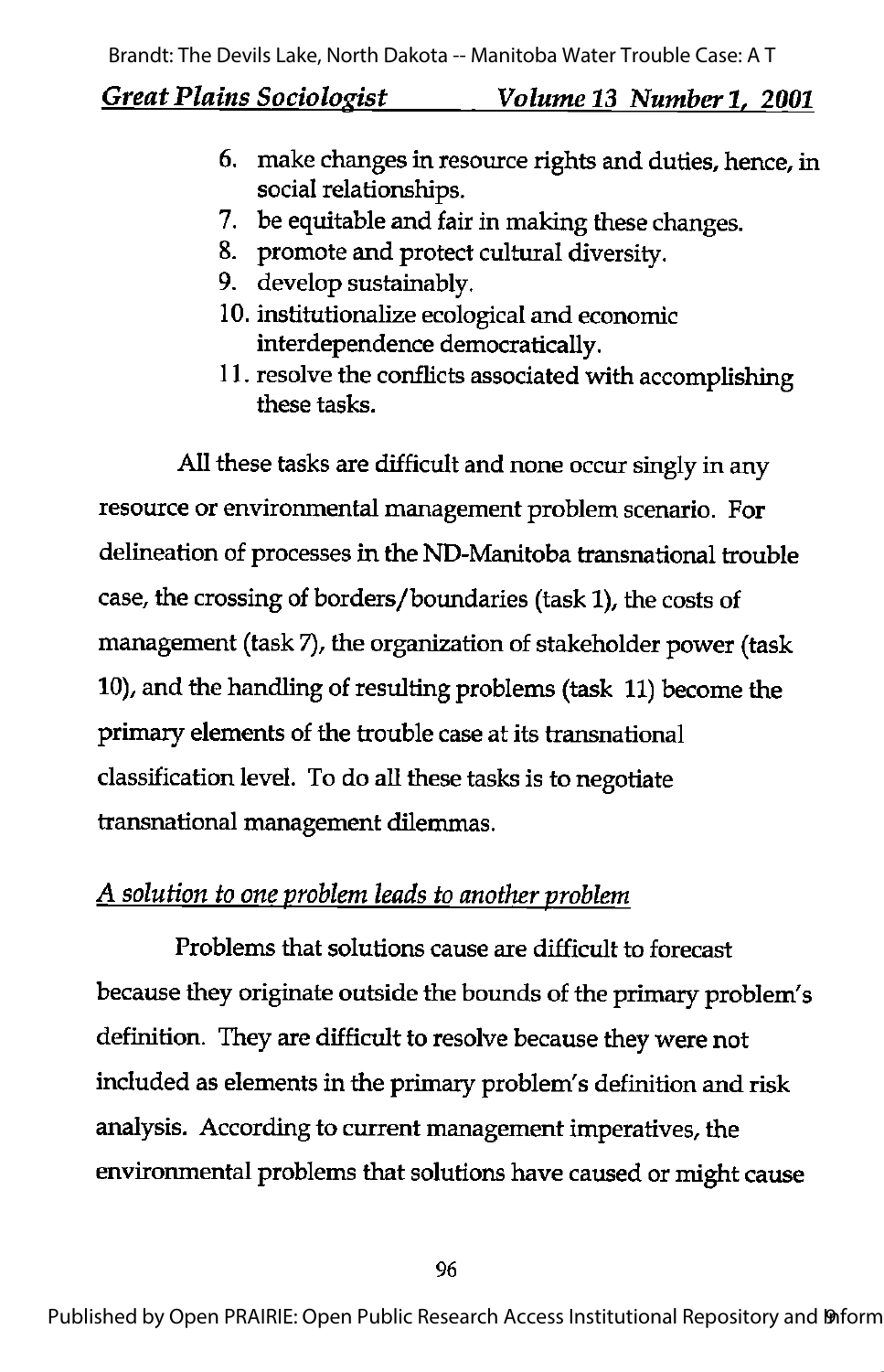must be handled by the ecosystem approach. Hotly contested is what this means in terms of social duties (e.g., the coordination of behavior across regions or nations), political autonomy (e.g., international impacts), and social cost (i.e., who pays the bill?).

Manitoba argues that the social duty of North Dakota is to abide with Manitoba's rejection of the Stump Lake Outlet solution because, otherwise, North Dakota is violating treaty obligations with respect to international waterways. North Dakota says that Manitoba's fears are unfounded. North Dakota argues that it cannot possibly afford to do an Environmental Impact Statement (EIS) from Devils Lake to Lake Winnipeg. North Dakota argues that, even if such an EIS were undertaken, the EIS results would show that no significant impact on the overall water quality of the Red River by the time the river reaches Manitoba occurs from the waters released from Devils Lake. Manitoba says North Dakota is wrong. And on it goes, the cycle of contest continues.

#### Social Forces

The ability of the North Dakotan-Manitoban disagreement to remain consistent over a long length of time is a result of two major conditions present in ecosystem management arenas today. These are the major social forces of global interdependence and ethnolocal independence.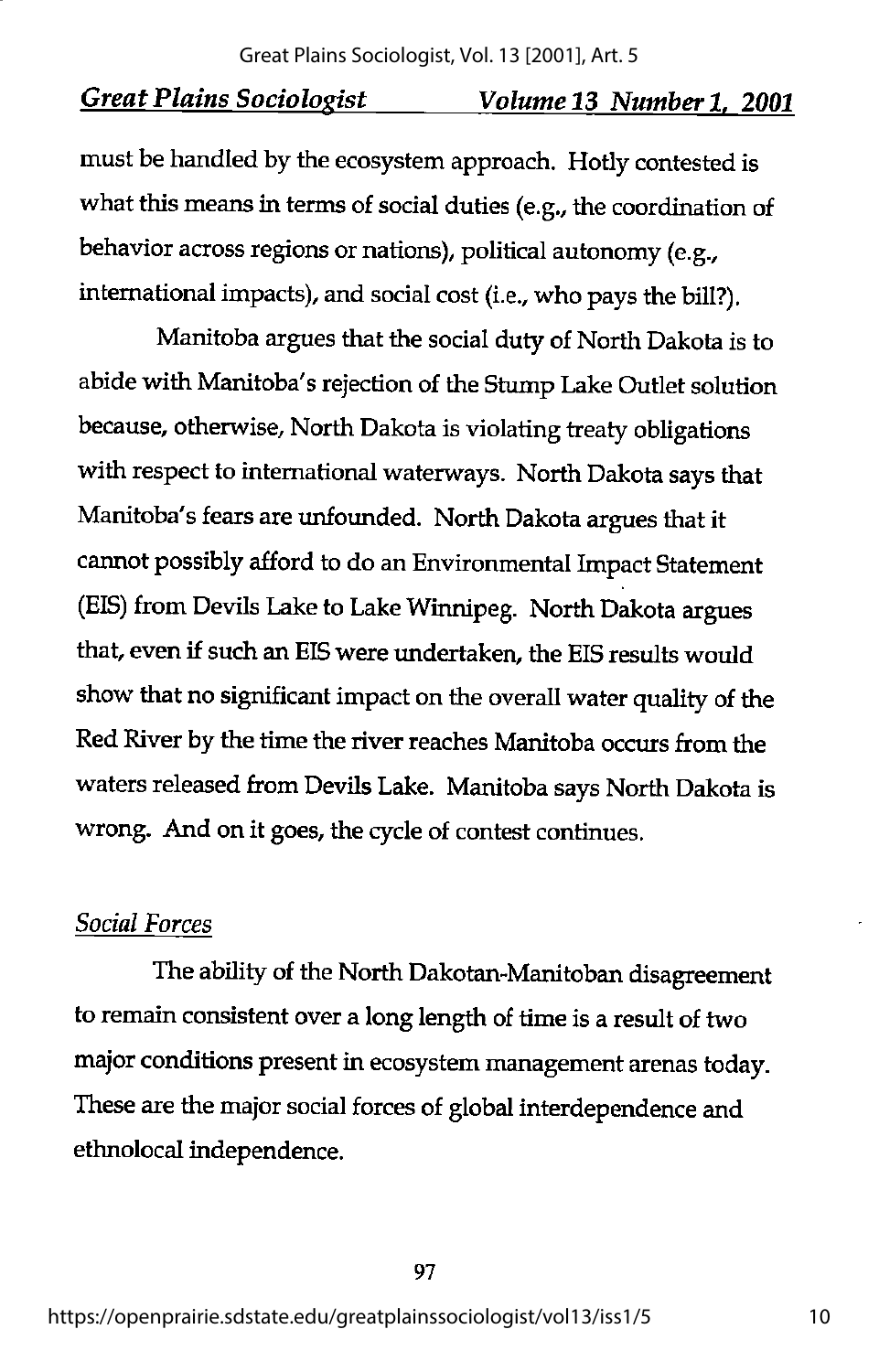Global interdependence is a systemic view of all the Earth, a perspective that reveals the world as a system of interdependent environmental, economic, and social relationships. While most easily seen in human-environment relations ("human dimensions of global environmental change" (USNRC1992)), global interdependence is salient in a variety of ideas and behavior focused on human health, peace and security, world poverty, technologies, and other topics (Gerlach 1991). Some define this interdependence as a stage of modernization, where modernization is the primordial process of improving human lifeways. Hence, recent examples of modernization affecting Western social life would be the Enlightenment, industrialization, and economic globalization (Antonopoulou 2000).

Interdependence is global in die sense of trans-boundary. Ecosystem management has as one of its tenets the goal to manage environments systemically, even across borders and boundaries. Institutionalization of ecosystem management has brought interdependence as a social force to be reckoned with in environmental planning. The effect of interdependence has been to enable changes in schemas for human-environment strategies.

Today this interdependence is regarded as a "given," and for the past twenty years, attention has been given to interweaving ecosystemic interdependence into the fabric of decision making (Qark 1986). What have occurred are better knowledge of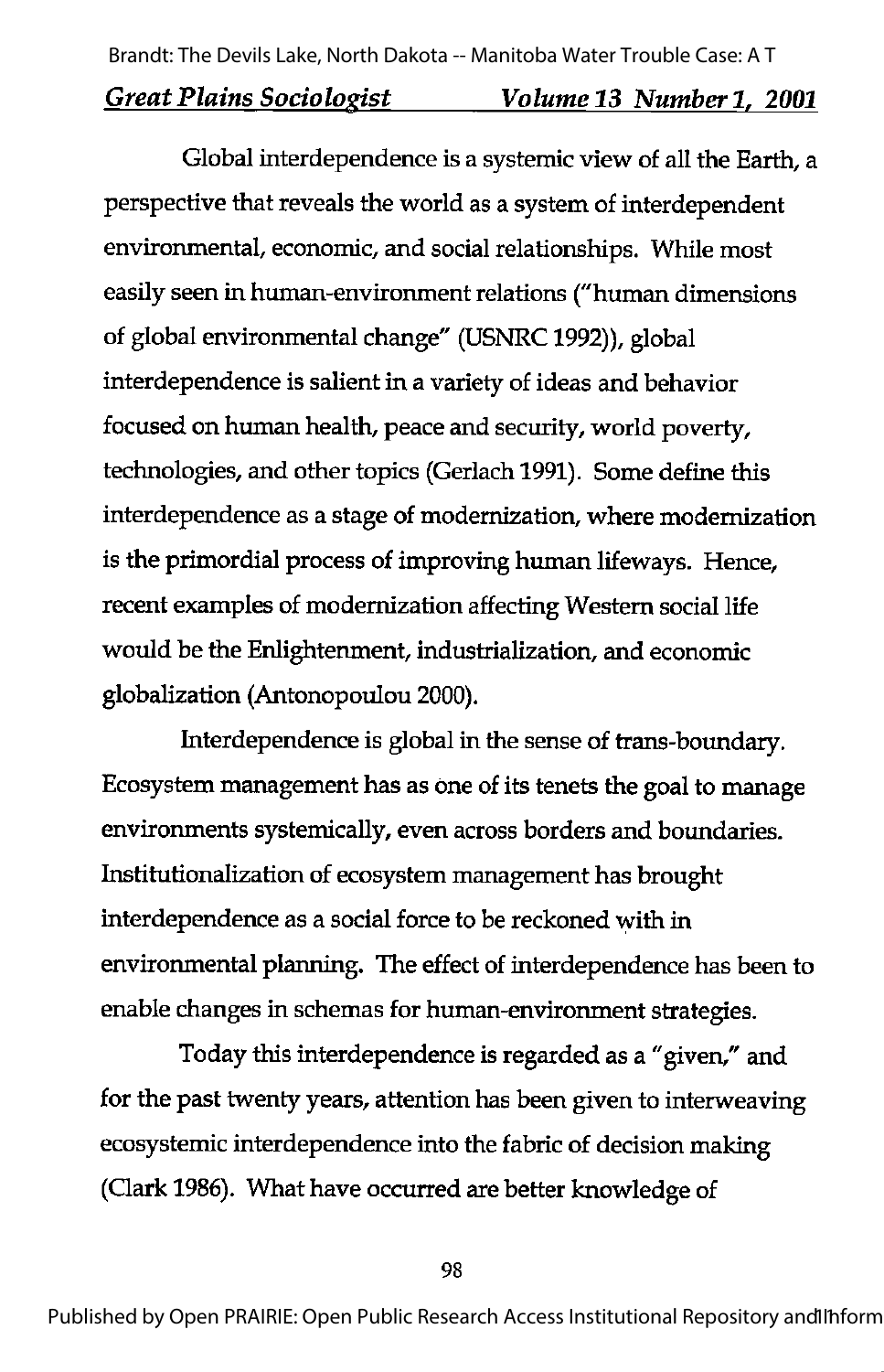ecosystems in international trouble cases and broader and more formalized international discussion of environmental, economic, and security actions. However, the impact of organizational change on transnational trouble cases has been negligible. Nonetheless, one power of global interdependence is its ability to cause sociocultural fusion. It brings people together who cut across societal stratifications and statuses. It brings a variety of political power and public persuasion to the contest for changing sociocultural life.

Global interdependence often appears in dilemmas with ethnolocal independence. Ethnolocal independence is a social force that resists fusion, and may cultivate fission (Gerlach 1991). Ethnolocal independence in environment projects is expressed in the emic explications of local knowledge, local rights, local autonomy. Ethno refers to the shared meanings and experiences of the group. It is the sense of the group through articulation of other and we. Local refers to cultural systemic bindings of the groups. Local people often are communities, but other variations exist.

The ethnolocal force is based on embedded institutions for property rights, sovereignty, material adaptive strategies, and other fundamental societal ties. In the ND-Manitoba trouble case, the ethnolocal is represented by two nations, by a province and a state, by two water-using communities, in other words, by identifiers for us and them. Ethnolocal groups do not want to be told how to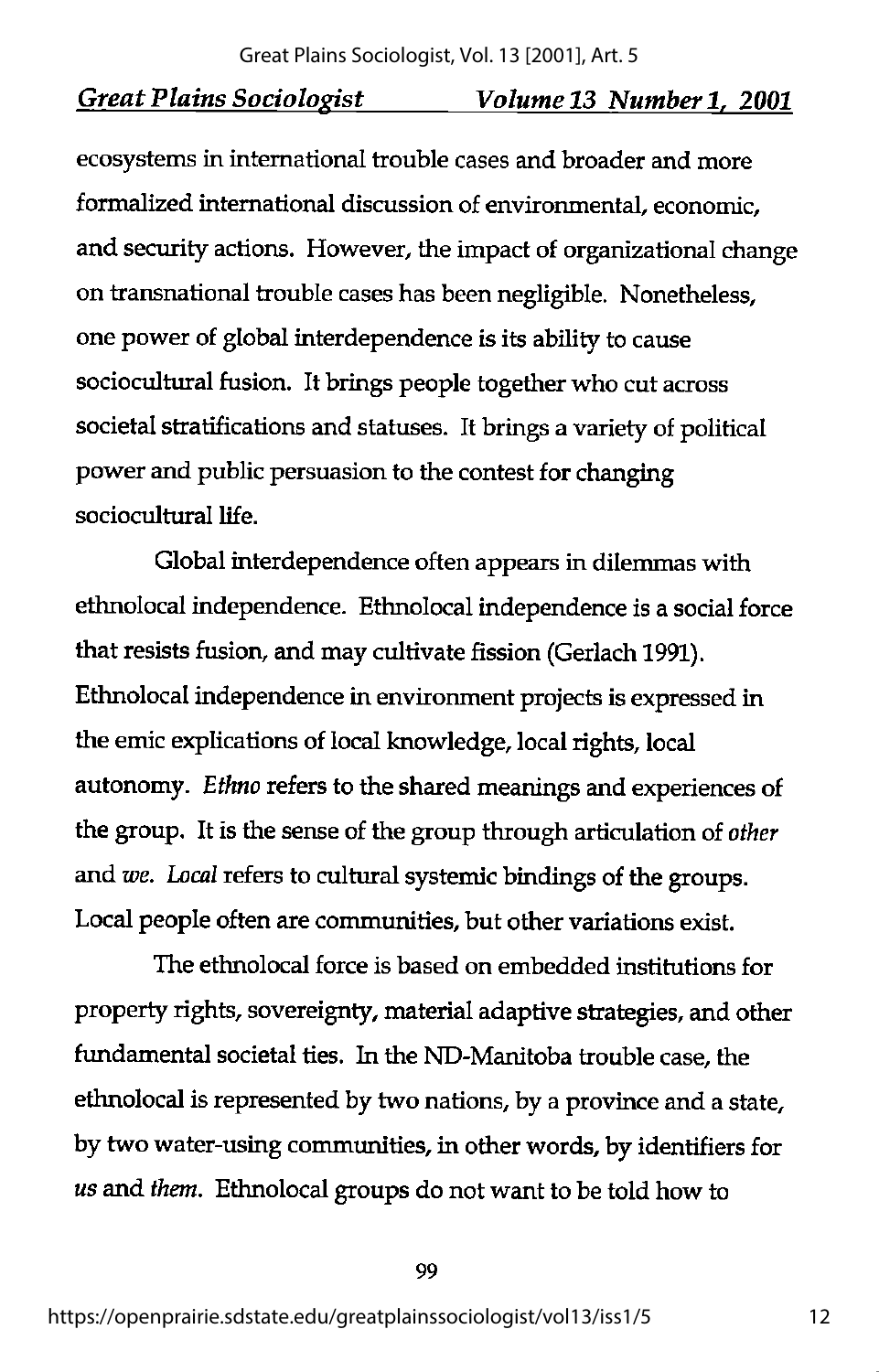behave and think by outsiders. They do not want to relinquish their control. On the other hand, they do not like it when others outside their group cause changes, or the appearance of change, to happen to their livelihoods. Additionally, the politics of resource extraction in Manitoba and North Dakota strongly influence the transnational political conditions.

The social forces of interdependence and independence are harnessed to accomplish goals for the various parties to the trouble case; of utmost importance is problem definition. These social forces are pressures on national control of territory. These forces drive the creation of and contesting of cooperative arrangements to manage environments and resources. They directly affect attempts at transnational social organization.

## **Social Organization**

Evans-Pritchard (Fortes and Evans-Pritchard 1940) explained that while centralized systems achieve stable rule by balancing differing parts of their formal administrative organization, non-centralized systems gain stability by establishing equilibrium among competing segments. If we apply this idea to the field, we find that within a centralized system, such as that found in the United States, there co-exist non-centralized systems organized as segmentary, polycentric, ideologically-integrated networks (SPINS) (Gerlach 1987). These networks are the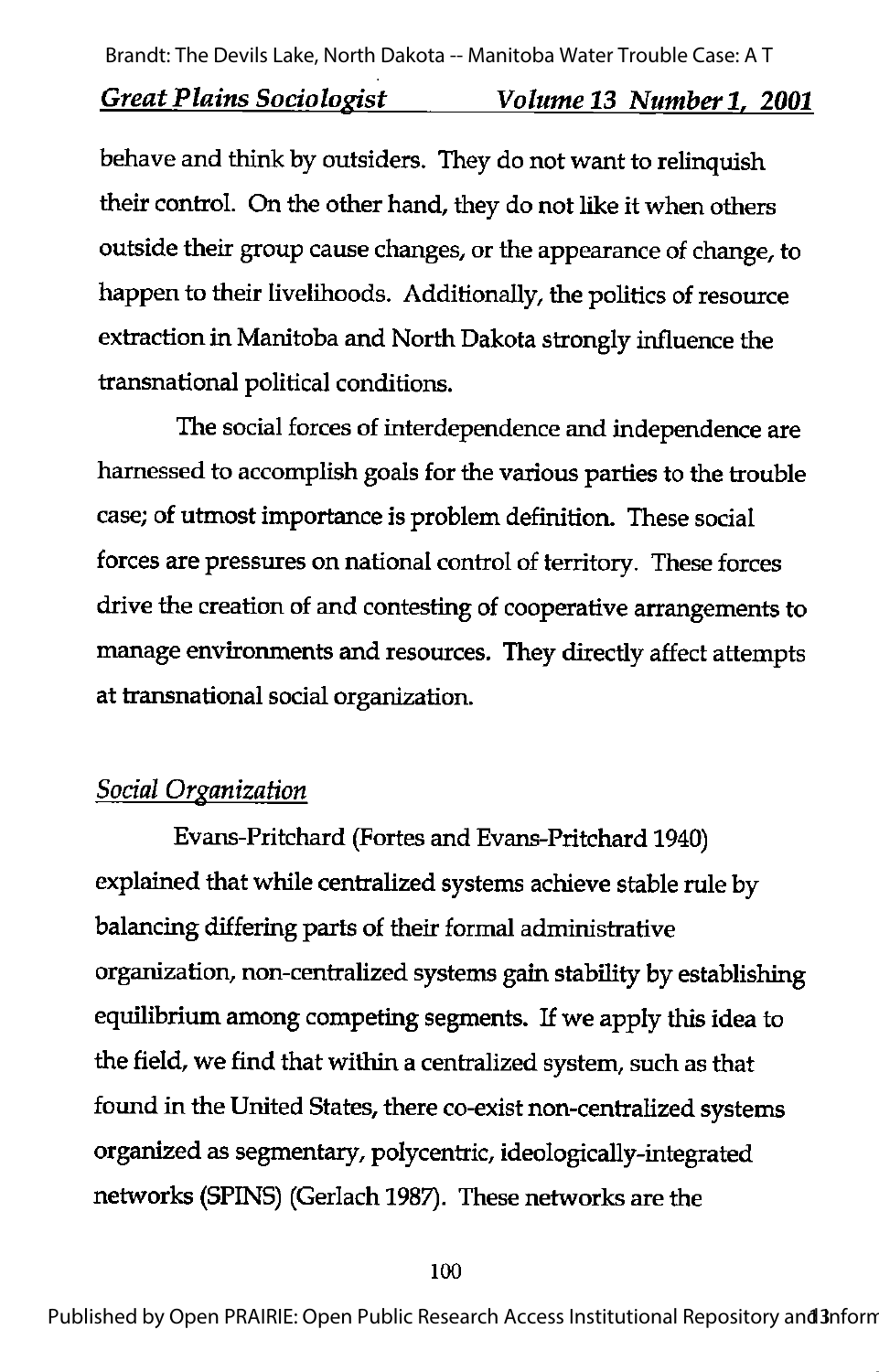organizational pattern of social movements, and social movements work to establish (although perhaps never achieve) equilibrium within themselves. They do so through lateral and vertical interaction of their constituent groups while simultaneously impacting and pressuring the larger centralized system in an asymmetrical fashion.

In the early 1990s, there was very little multi-national institutional organization for dealing with environmental problems (Reilly 1989). Ten years later nations have not seen much change in international organization. Nations still struggle with the rudiments of transnational problems. The United States finds it extremely difficult to agree to international accords for environmental behavior. A large part of the reason for this has to do with uncertainty and risk perceptions of the future and an unwillingness to endure the social change and cost that is required to change embedded environmental industries and use practices. Neither Canada nor the USA has formally developed any new organizational structure between themselves to handle transnational environmental trouble cases. Instead, they have elaborated upon treaty accords while social movements at the same time elaborated upon public input opportunities in all environmental trouble cases. The result is not innovation but incremental (developmental) changes to basic 1930s-1970s treaty frameworks and unilateral management approaches.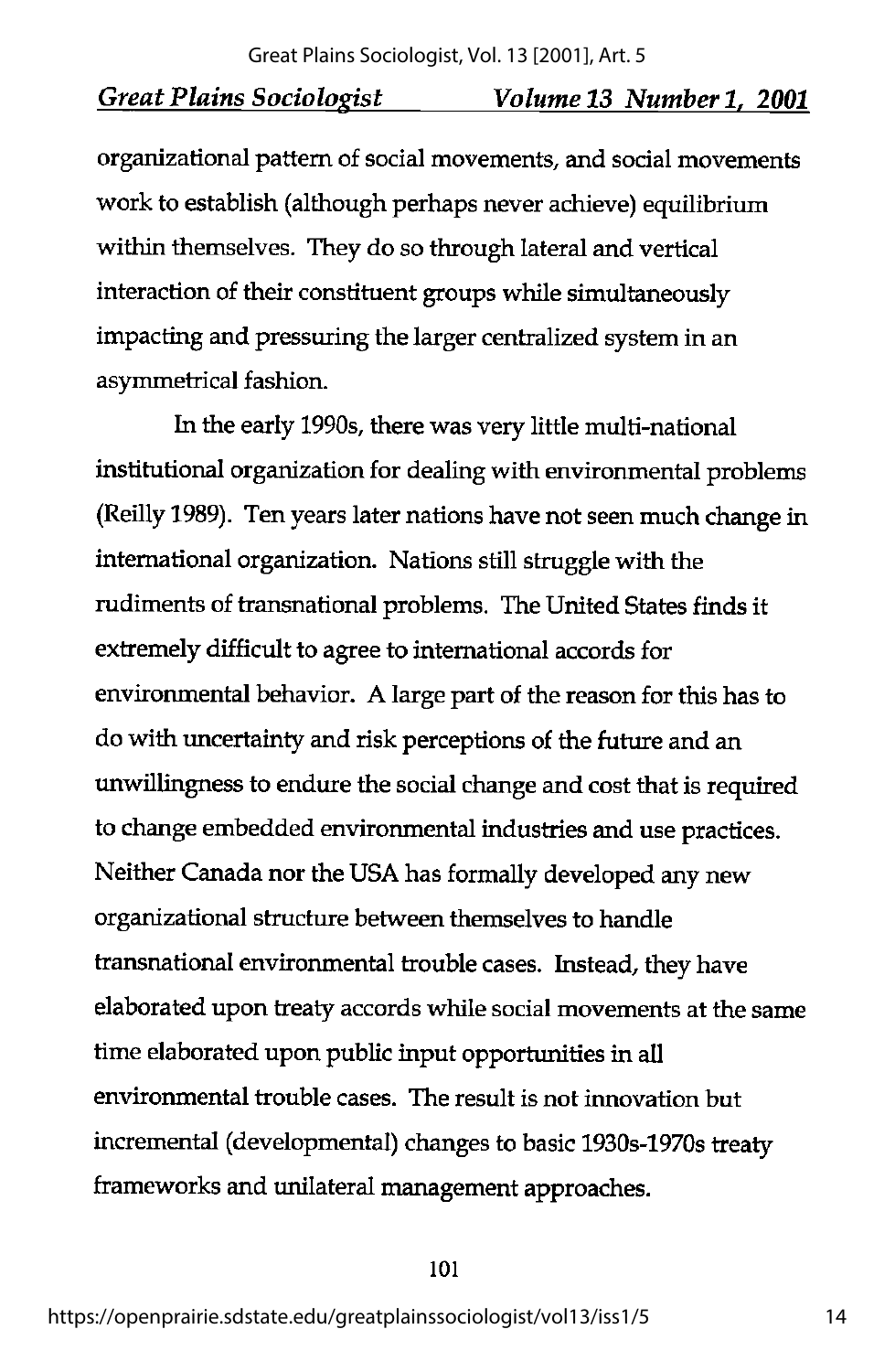For water trouble cases between the two nations, behavior invariably references treaty and treaty-related agreements and amendments via protocols. The 1909 Boundary Waters Treaty between Canada and the United States originally chartered the International Joint Commission. The U.S.-Canada International Joint Commission (IJC) is an advisory body of the two national governments. The IJC is the only direct binational interaction specific to water problems that is available to Manitoba for a formal petition to stop the North Dakota plans. The International Joint Commission Mission Statement summarizes the IJC:

> The International Joint Commission prevents and resolves disputes between the United States of America and Canada under the 1909 Boundary Waters Treaty and pursues the common good of both countries as an independent and objective advisor to the two governments. In particular, the Commission rules upon applications for approval of projects affecting boundary or transboundary waters and may regulate the operation of these projects; it assists the two countries in the protection of the transboundary environment, including the implementation of the Great Lakes Water Quality Agreement and the improvement of transboundary air quality; and it alerts the governments to emerging issues along the boundary that may give rise to bilateral disputes.

The IfC has six members: three are appointed by the President of the United States, with the advice and approval of the Senate, and three are appointed by the Governor in Council of Canada, on the advice of the Prime Minister of Canada. Since the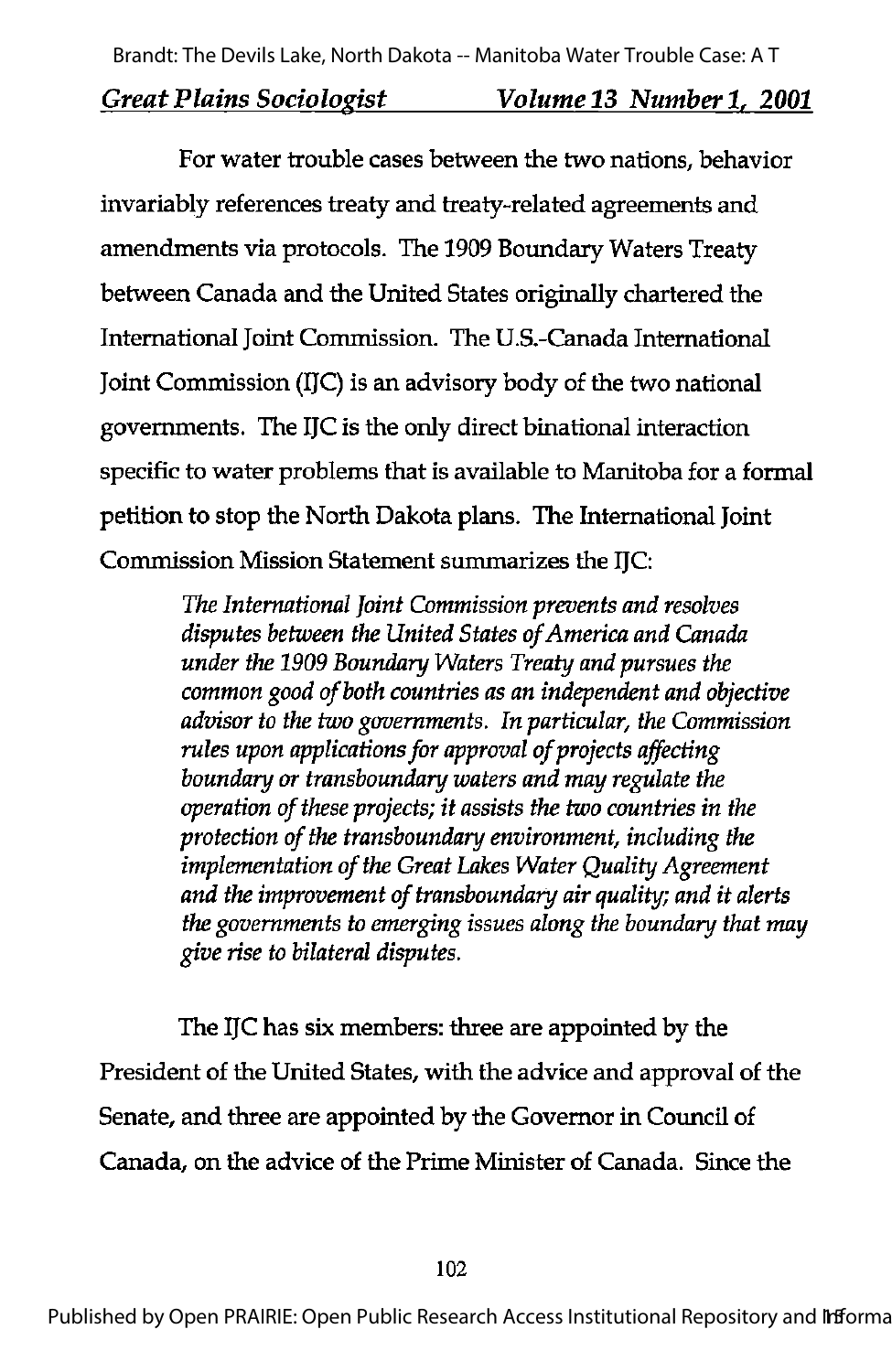late 1980s, Native American Tribal peoples (USA) and First Nation peoples (Canada) having been petitioning the Commission, unsuccessfully, to add a third member to the IJC for the representation of aboriginal nations. The key word here is nation. The IJC is a binational group. The aboriginal nations argue that the IJC should be, at least, a frinational Commission. The U.S. and Canada are not willing to change the Commission membership. They do nothing, including defending their position, thereby avoiding the issue as much as possible. Nonetheless, the argument is a public expression of difference and a pressure for flexibility in rigid transnational organizational structures.

The International Joint Commission only in the past decade or so has gained any real power of persuasion in its advisory positions, and this power is based on social mood and not authority attached to office. In the United States, a weakening of this power is to be expected under the G.W. Bush presidency. The IJC historically has principally been focused on conflicts and cooperation between the two nations centered on the Great Lakes and Saint Lawrence Seaway. Nonetheless, it does encompass all transboundary water systems.

Manitoba was forced to turn to the IJC because it is the binational structure to contest the Devils Lake solution as a problem of transboundary waters. The most the IJC could do for Manitoba was to advise a course of action for the two national governments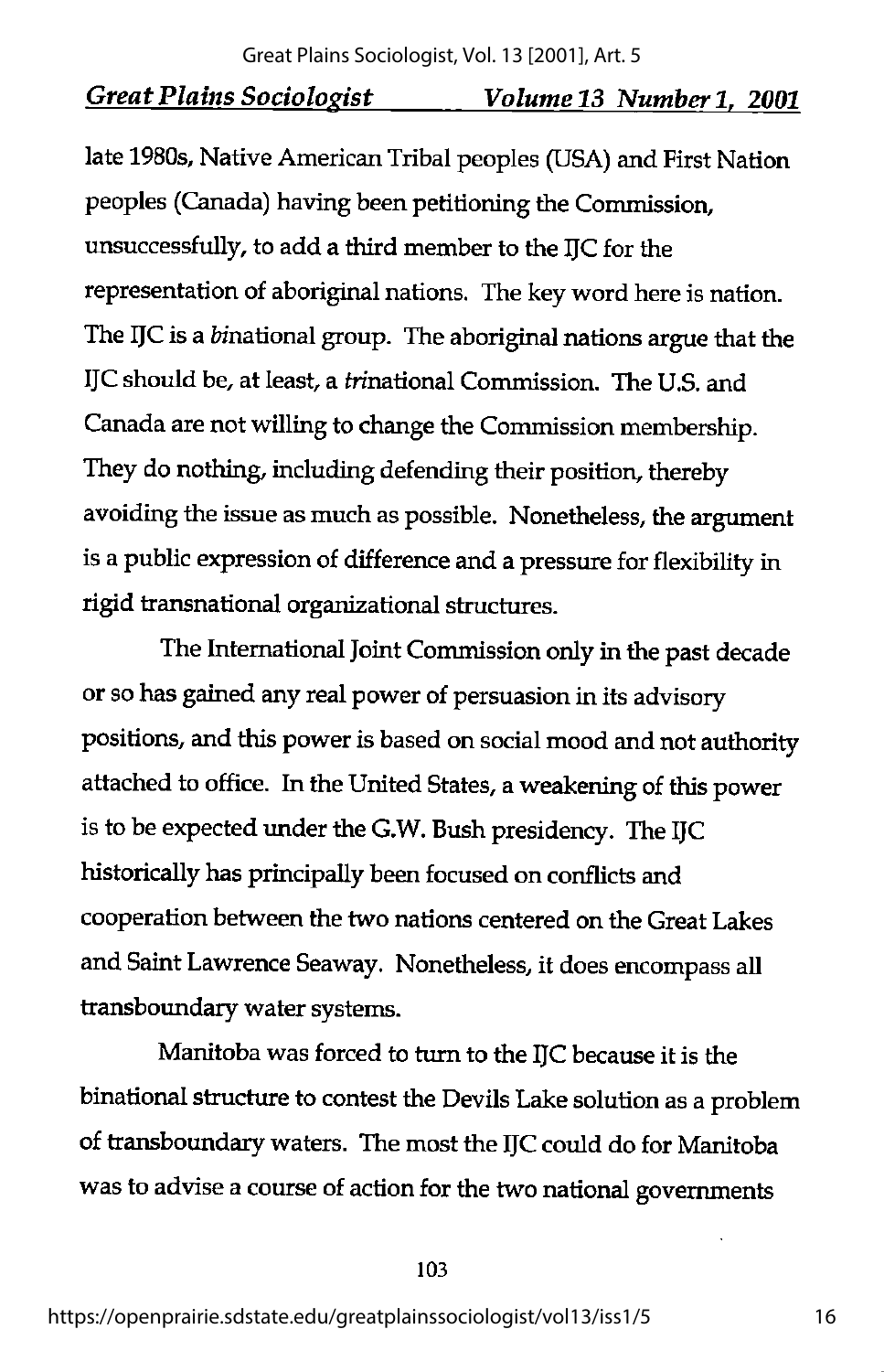to take with respect to the issue. Although the IJC has not backed Manitoba on this, they have said they understand Manitoba's concerns, and it is possible that in the future a new presentation of Manitoba's concerns could change the IJC's decision. Whatever the future may contain, from today's standpoint the IJC could not have done much for Manitoba in terms of action because the IJC has neither legal authority nor political power to stop North Dakotan activity. Again, behavior is structured by a single society only and we are returned to rigid unilateral action on transnational environmental trouble cases.

### Summary and Conclusions

The long-contested transnational troubles that involve USAborder states with Canada or Mexico will not go away but are ripe for attempting new forms of ecosystem control. The existing preference for treaty-based organization to deal with transboundary problems can be complemented with SPINstructured organizations to manage ecosystemically. First steps have been taken in this direction, such as the management of wetlands across the North American Wildfowl Flyway. But there remain many hurdles, and it is possible for long-standing contests, such as this Devils Lake trouble case, or the North Dakota Garrison Water Diversion project, or the competition for Rio Grande River and Colorado River water between the USA and Mexico, to take on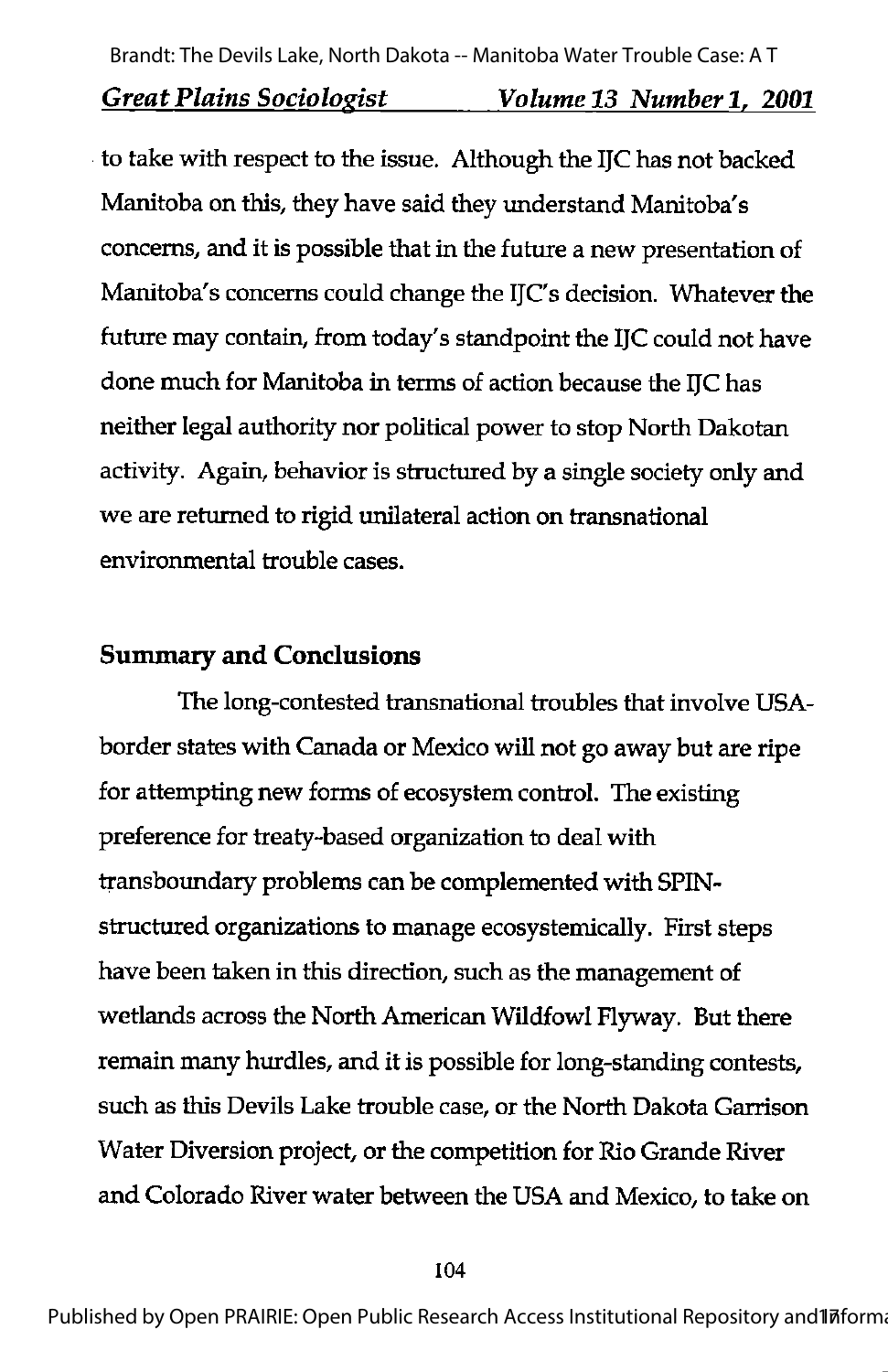the characteristics of international feuds, thus severely hampering change in decision-making.

This article has dealt only with the bare bones of transnational trouble cases. Important issues remain to be studied. One issue is the question of who bears the costs of ecosystem management study and practice in transnational situations. This question must be dealt with; costs can change the way management is done. For instance, if cost was not a factor, would it be easier for Manitoba to prove its point or for North Dakota to choose an alternative solution?

Other issues include the pressure on sovereignty and control of territory, the need for both quick and long-term action, and the preference to have one's own scientists studying the problem. Dilemmas of all sorts characterize transnational problems. Dilemmas are not solved but negotiated, piloted, navigated: the objective is to direct our course with purpose and intent, to be aware of conditions and to be flexible in our behavior. Social forces are not to be avoided, but engaged. Manitoba and North Dakota must resist the ease of entrenchment and keep talking with each other about their problems. There are positive outcomes to their communication, whether or not each party can achieve their immediate goals. Each should try to wear the others' proverbial shoes for a while. Appreciation is important to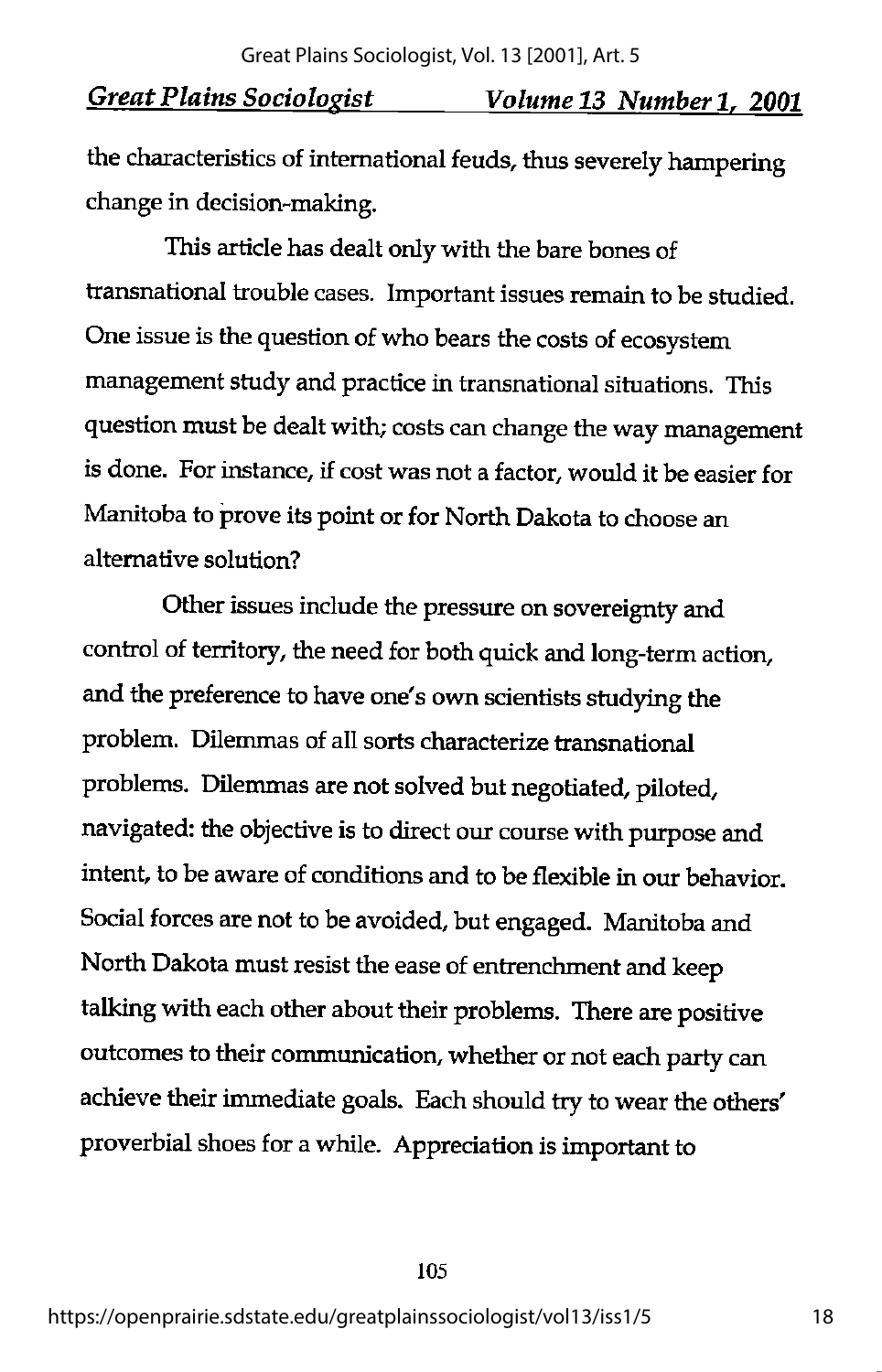negotiation, and negotiation is critical to innovative change in transnational environmental management.

### References

- Antonopoulou, Sophia N. 2000 The process of globalization and class transformation in the west. Democracy and Nature 6(1):37-54 Basingstoke, UK: Taylor and Francis Ltd.
- Brandt, Lisa 1999 Risk, resources, and resistance to change in the hinterland: Public environmental discourse in Thunder Bay, Ontario. 1997 and 1998. PhD Dissertation. Minneapolis: Dept. Anthropology, University of Minnesota.
- Clark, William C. 1986 Sustainable development of the biosphere: Themes for a research program. In: Clark, W.C. and R. E. Munn, eds., Sustainable Development of the Biosphere, pp. 5-48. New York: University of Cambridge.
- Evans-Pritchard, E.E. and Meyer Fortes, eds. 1941 African political systems. London: Oxford.
- Gerlach, Luther P. 1987 Protest Movements and the Construction of Risk. In: Johnson, B. B. and V. T. Covello. eds., The Social Construction of Risk, pp.103-145. Holland: D. Reidel Publication Company.
- -----1992 Negotiating ecological interdependence through societal debate. In: Lipschutz, Ronnie and Ken Conca, eds., Dramas on One-Hundred Thousand Stages: The Social Dimensions of Global Ecological Interdependence. N.Y.: Columbia University Press.
- •1991 Global Thinking, Local Acting: Movements to Save the Planet. Evaluation Review 15:118-145 Febraary. New York: Sage Publications.